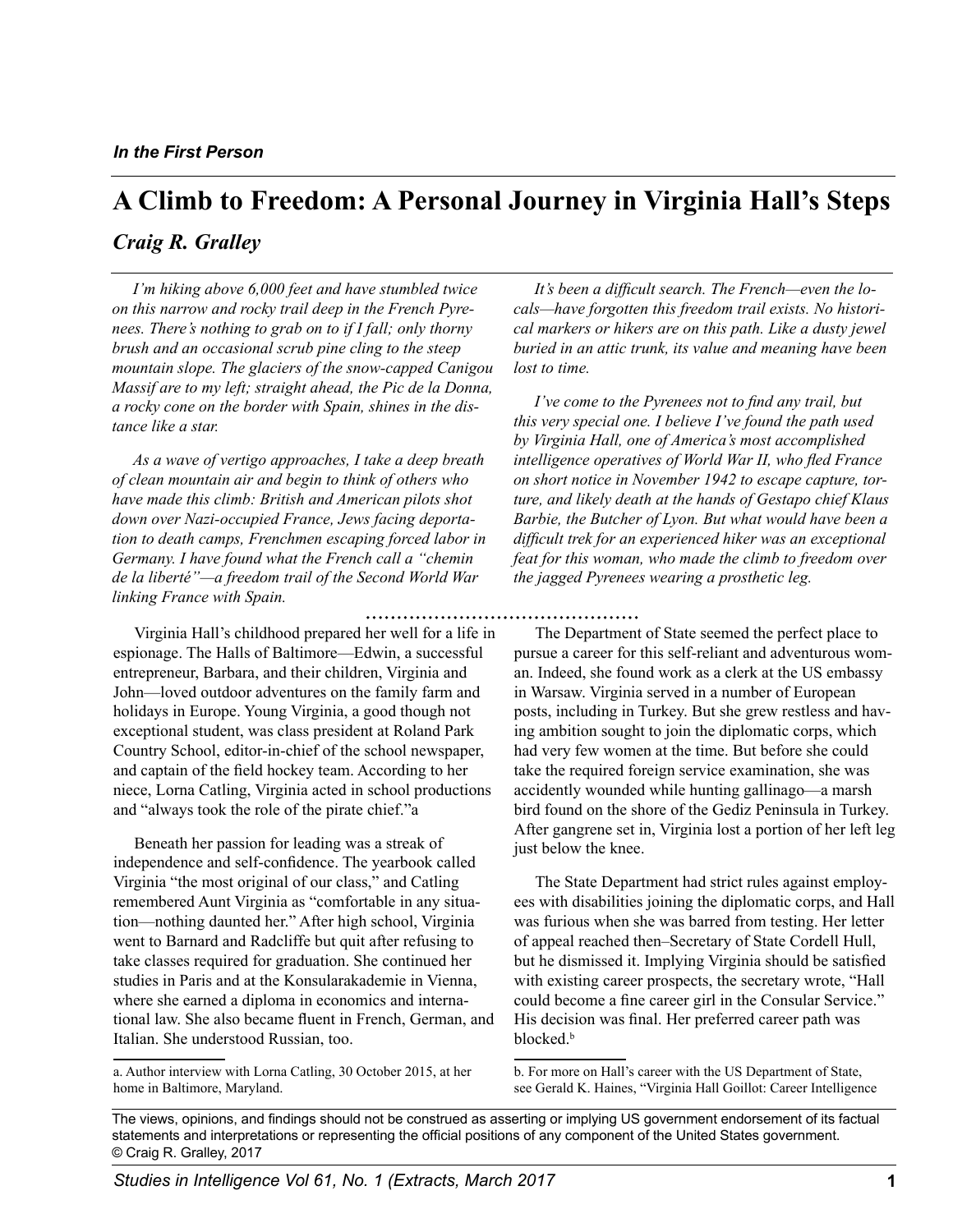On leave from State Department and back at the family farm in Parkton, Maryland, Virginia learned to walk with the prosthetic limb, which she nicknamed "Cuthbert." Such devices in the 1930s were clunky appendages made of painted wood that often didn't fit properly and pressure sores, created when the wood chafed the stump's tender skin, were common. Though hollow, Cuthbert, with its aluminum foot, weighed more than 7 pounds. It was attached by leather belts wrapped around Virginia's waist.

#### *The Beginning of My Journey*

*I arrived in France in search of Virginia's escape route, armed with three paragraphs from a book written in a language I didn't understand. My wife translated the brief passage of Vincent Nouzille's L'Espionne Virginia Hall: une Americaine dans la Guerre, which told of Hall's arduous journey across the Pyrenees.* 

*I thought a visit to France's museum dedicated to freedom trails, the Chemin de la Liberté Musée in Saint-Girons in the foothills of the Pyrenees not far from Toulouse, would be the right place to start my search. I began by showing the two-room museum's curator the paragraphs from Nouzille's book. My enthusiasm crumbled quickly when she asked to make a copy of my thin record. She was not aware of Hall or Nouzille and had no knowledge of a freedom trail starting in Villefranche-de-Conflent. The museum's exhibits displayed maps of trails beginning in Toulouse that crossed the central Pyrenees, well to the north of the route Nouzille described. I looked at the trails highlighted in red and blue, and decided that Virginia probably avoided these prominent routes to skirt German patrols and bypass the highest mountain passes. Coming up dry in Saint-Girons, my only option was to go to Villefranche-de-Conflent to conduct my search for Virginia Hall's trail. (See map on page 4)* 

Virginia Hall, having resigned from the State Department to find adventure and new meaning in her life, traveled to Paris on the eve of the German invasion. She saw the war up close as a driver in the French Ambulance Service, but after the Germans rolled through Paris in June 1940, she retreated to London. A vacancy opened at the US War Department, and she accepted a position as a code clerk.

The United States was not yet in the war, but Virginia's knowledge of the French countryside, fluency in French and German, and her moxie caught the attention of the British. Prime Minister Winston Churchill had just established the Special Operations Executive to "set Europe ablaze" by supporting underground resistance movements and conducting sabotage operations. But for all of its bravado, the new SOE had little real grasp of the European theater. It was using Michelin guides to cover the French war zone.

The SOE recruited Virginia to be its first woman resident agent in France.a Using forged documents, false names, and working undercover as a reporter for the *New York Post*, Hall established in August 1941 a headquarters in the Haute Loire Department between the cities of Toulouse and Lyon. Her mission, code-named Geologist-5, was to provide SOE with information on Vichy France, including reports on political developments, economic conditions, and the popular will to resist.

But Virginia went beyond her charter and proved adept at recruiting spies. One agent, Suzanne Bertillon, a former government censor, who Virginia called "my unofficial Vichy correspondent," established a chain of 90 agents in southern France. The group provided intelligence on ammunition and fuel depots, German troop movements, industrial production, and even a German submarine base under construction in the port of Marseilles, later destroyed by allied bombs.<sup>b</sup> Some of Virginia's encoded communications were sent via Western Union telegram to her cutout George Backer at the *New York Post*, who forwarded the information to SOE London.

Virginia also grew her agent network, code-named Heckler, into an important logistical hub. The British were ramping up agent operations, parachuting men and equipment into France for sabotage operations across the country. Heckler, first on the ground, was centrally located. Hall became an expert at support operations—organizing resistance movements; supplying agents with the money, weapons, and supplies; helping downed airmen to escape; offering safe houses and medical assistance to

Officer," *Prologue*, 1994 (Winter): 249–50.

a. See, M.R.D. Foot, *An Account of the Work of the British Special Operations Executive in France, 1940–1944* (Her Majesty's Stationary Office, 1966), 170.

b. See Suzanne Bertillon, "Review of Chain–1942 (HIHI Chain)" available in the Freedom of Information Act Electronic Reading Room, http://www.foia.cia.gov/sites/default/files/document\_ conversions/1705143/REVIEW%20OF%200SS%20CHAIN%20 1942\_0001.pdf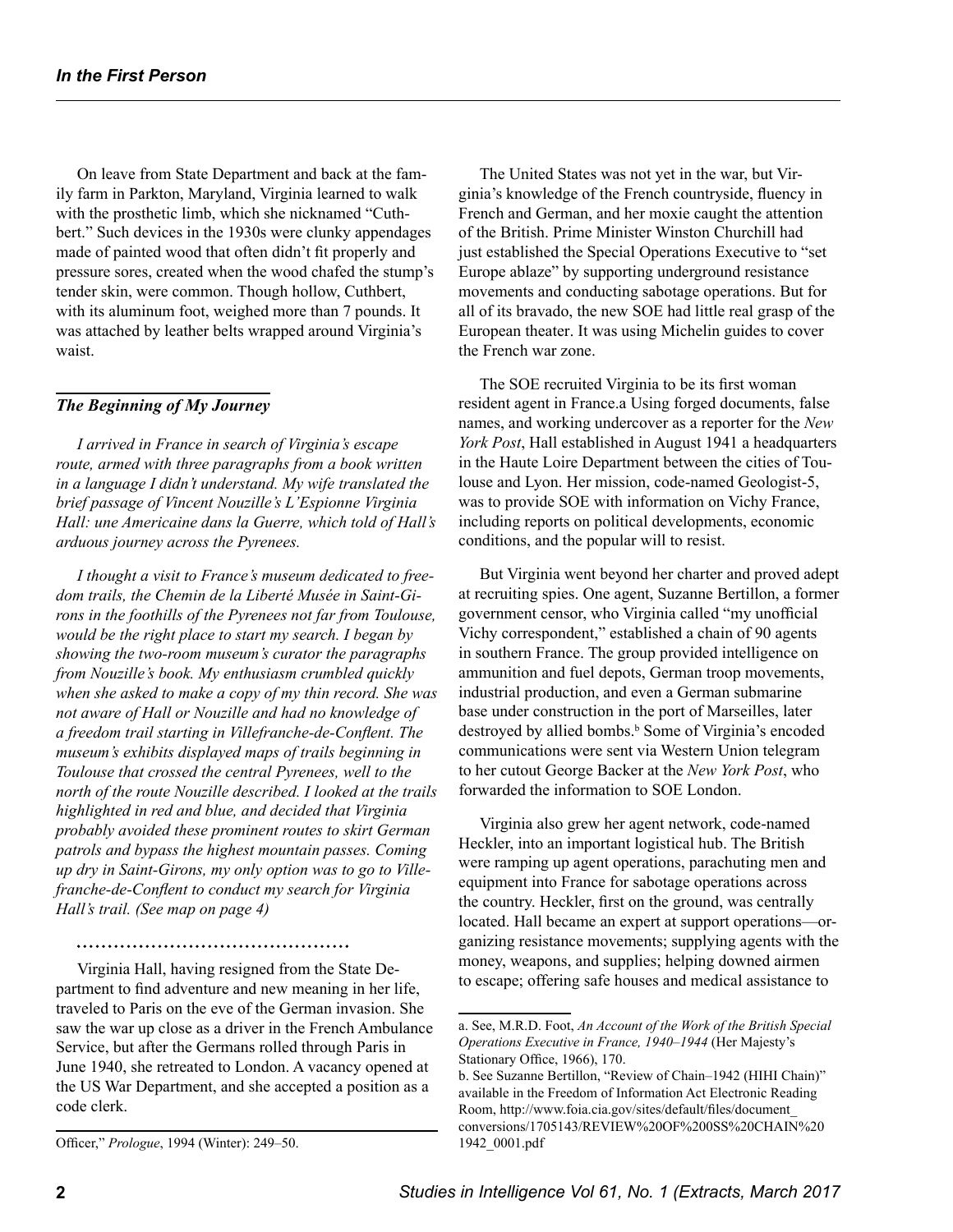wounded agents and pilots. She also developed a specialty: planning and executing jailbreaks. One of her agents, a local doctor named Jean Rousset, established an asylum for the mentally ill to provide medical support and hide escapees until safe passage from France could be found.

According to SOE records, nearly every British agent sent to France received support from Heckler while it was active.<sup>a</sup> But being the nerve center made Virginia a target. Lyon's Gestapo chief, Klaus Barbie, who never knew Virginia's true name or nationality, caught wind of her activities and was reported to have said, "I would give anything to get my hands on that limping Canadian bitch." He circulated wanted posters and placed a bounty on her head.

It's a given in the world of espionage that the risk of discovery and capture escalates the longer an agent stays behind the lines. Of the more than 400 SOE agents ultimately sent to France, 25 percent didn't return—many were executed on discovery—others survived brutal torture or were shipped to concentration camps.<sup>c</sup> German military intelligence—the Abwehr—was extremely successful in infiltrating resistance groups and Allied sabotage networks. According to British historian M. R. D. Foot, by May 1942 there were no organized British networks reporting from occupied France.<sup>d</sup>

With so many networks rolled up, Virginia became a more important source and conduit for information. When Virginia heard a French network in Paris codenamed Gloria was desperate to send reports and microfilm of German naval facilities to SOE London, she agreed to help. She didn't know that the leader of Gloria had been captured, tortured, and ultimately killed and that the Abwehr controlled his organization. The Abwehr sent its agent—a Catholic priest turned informant, Abbé Robert Alesh—to courier tampered microfilm to Heckler's drop at Dr. Rousset's office. Virginia didn't trust the abbé and sensed the coming danger: agent networks were collapsing all around and both the Abwehr and Gestapo were closing in. In September 1942, she sent a message to

London: "My address has been given to Vichy . . . I may be watched . . . my time is about up."<sup>e</sup>

### *Closing in on the Trail*

*The tourist information office was close to the gate of the walled medieval city of Villefranche-de-Conflent. Though I met a blank stare when I asked about nearby trails, one woman's interest was piqued when I told of a chemin de la liberté in her town. She spoke with her colleagues and made a phone call. She held more discussions, then more calls. Finally, she hung up the phone and announced that she knew nothing of a freedom trail nearby, but there was one path, an old one, up the road, outside the village of Py that followed the Rotja River into the mountains. "But be warned," she said, "it is very steep."* 

*My pulse quickened when I stopped at a small clearing on the one-lane road outside the walled city and saw a smooth path next to the Rotja. I walked it a bit before it ended at the road. Was that the trail? I continued on to the small village of Py, and there, in the center of town, pressed behind glass in a wooden frame was a wrinkled map of the nearby nature reserve, which bordered on Spain. It showed a single trail leading out of Mantet, skirting the Pic de la Donya to the Spanish border—all were markers in Nouzille's book. Just then I knew I had found the trail.* 

**UNE RESERVE NATURELLE** est un esp **State The CONFIDENTIAL Exhibition of the Section School of the Section School of the Section School of the Section School of the Section School of the Section School of the plus power in admirer to the section of the Publ** En effet, accepteriez.w est pour sauvegarder votre droit à la nati es que la loi francaise int trouver que ces interdict<br>r avec un chien ou cueillir<br>nature. Si les milliers de ctions sont excessives, e<br>quelques fleurs n'est pa<br>visiteurs multiplient ce tements, que se passera-t-il? serve Naturelle est aussi un exemple montrant à chacun<br>rimoine vital. C'est à nous tous de le naturel est un patrimoine der en tous lieu: sauvegarder en f **EN RESPECTANT** 

e. Blind message from Philomene (Hall's code name), 21 September 1942. British Archives (Kew): HS9/647/4 703284.

a. Commendation for Virginia Hall. British Archives (Kew): HS 9/647/4703284.

b. Judith Pearson, *Wolves at the Door*" (The Lyons Press, 2005), 138.

c. About the same percentage of women serving as SOE agents in France lost their lives—13 of 53. Foot, *SOE in France*, 465–69. d. Ibid., 194.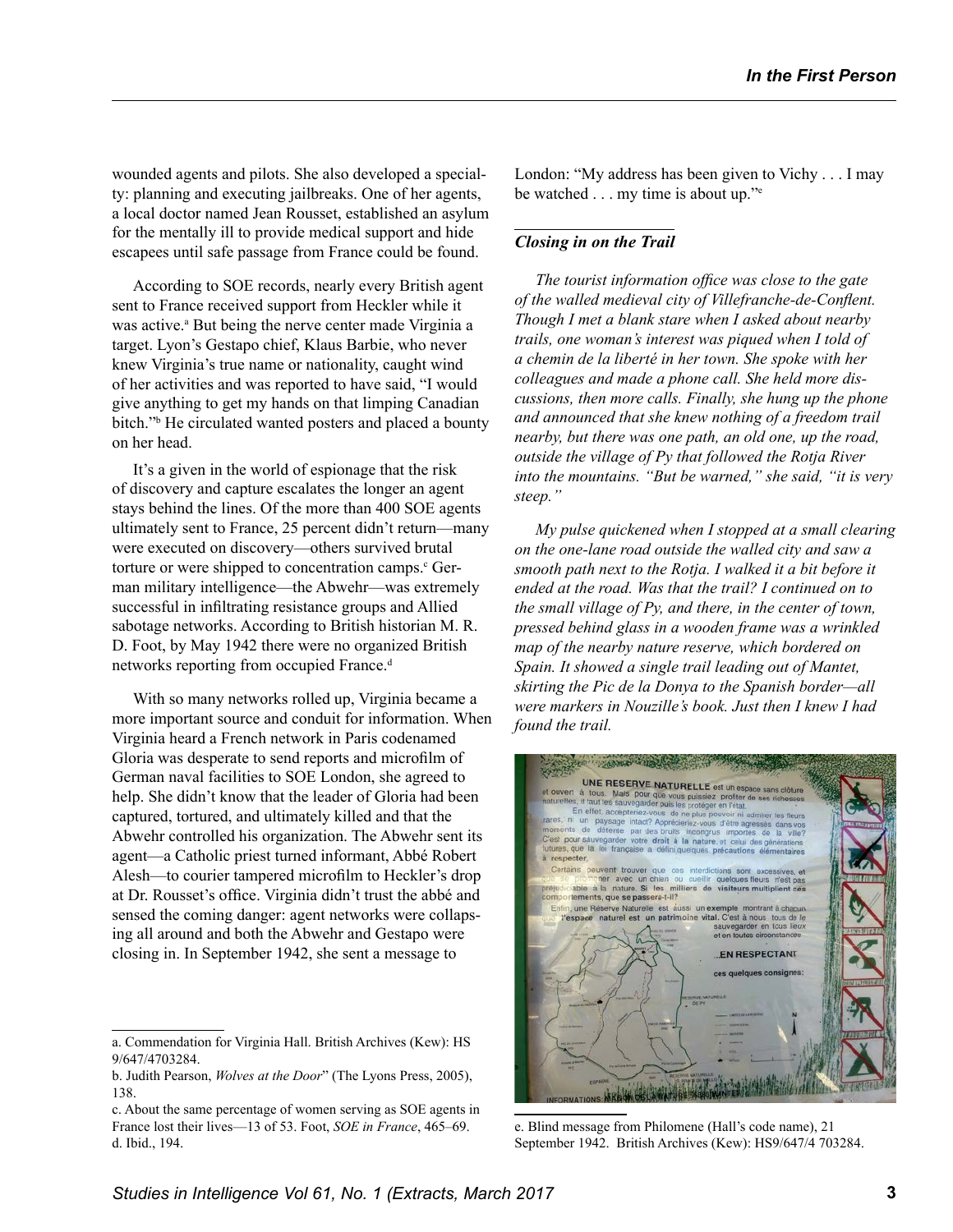

## **Virginia Hall's Freedom Trail, November 1942**

17-5246 4-17

According to Nouzille, Hall had passed through the German-proclaimed "forbidden zone" by car to Villefranche-de-Conflent on 12 November 1942 and started her walk into the mountains. She, along with two companions and a guide, followed the Rotja River southward and up to a mountain pass near Mantet—down a valley and over another pass near Pic de la Donya into Spain. They continued down again to the Spanish towns of Setcasas and Camprodon and finally to the village of Sant Juan de las Abadesas, where she was to board a train for Barcelona. Nouzille's account doesn't allow for an accurate determination of the distance Virginia actually walked, but given the complex terrain, it could have been as much as 50 miles. (From: Vincent Nouzille. *L'Espionne Virginia Hall: une Americaine dans la Guerre*" (Fayard, 2007) 224–25.)